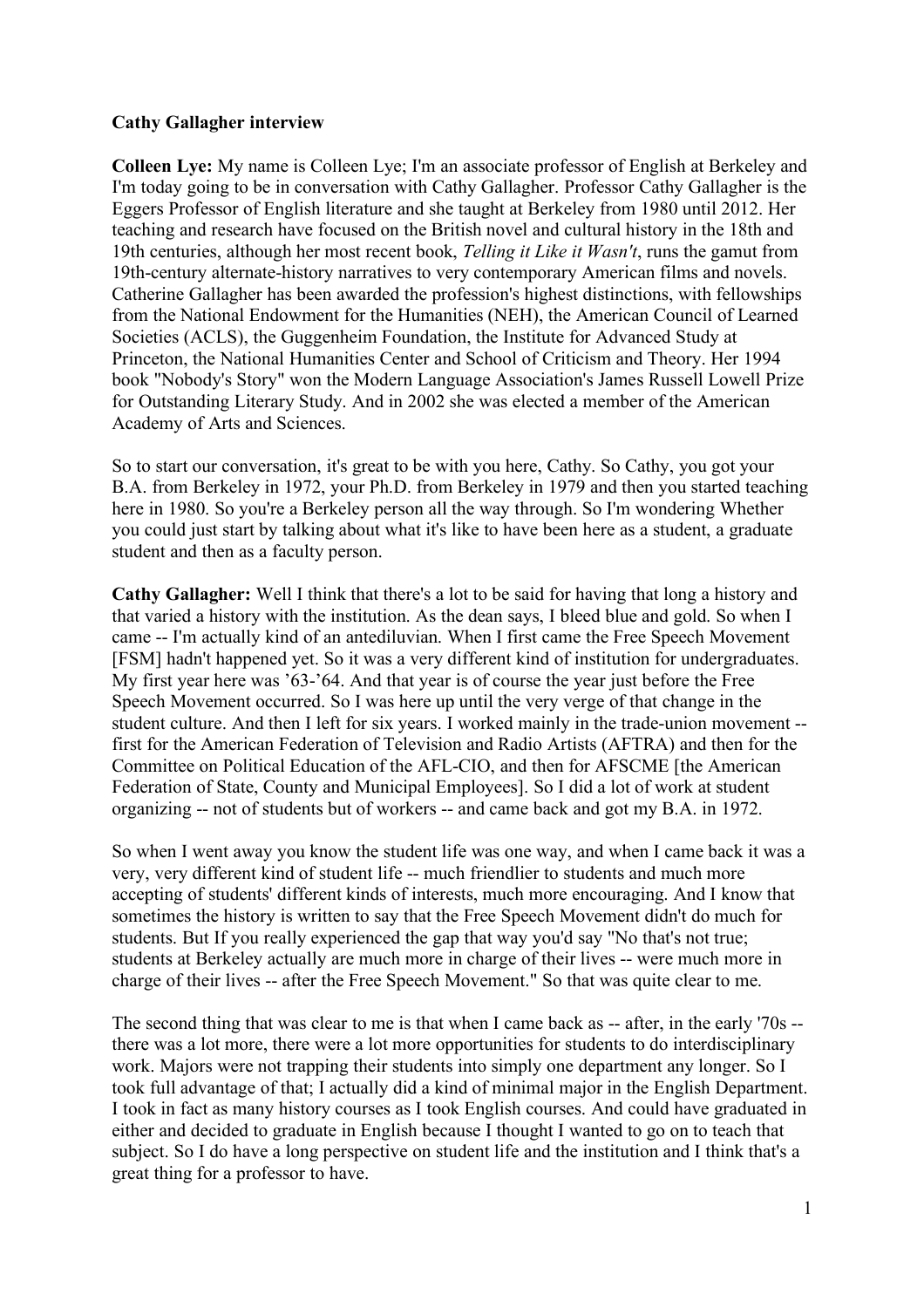Lye: What made you decide to go on to do a graduate degree in English after finishing 1972?

**Gallagher:** When I applied to graduate school I actually thought that I would teach probably in high school or perhaps in junior college. I thought I might leave after getting an M.A. I wasn't sure I was going to go on and do an entire dissertation; I thought I might write a thesis on -- I always knew I wanted to write a thesis on cultural change that was made by the Industrial Revolution. Of course this was an interest that started when I was a labor organizer. Because I noticed that the membership would talk one way about their lives when they were talking about their private lives, and another way about their lives when they were talking about their working lives. And I became interested in a kind of abstract way -- in the different sorts of causality that prevail in different areas in our lives, how we split ourselves up as subjects and see ourselves sometimes as determined and sometimes as free. And I became very interested in that. Just what are the -- now at the time I would just simply have said "What are the psychological rules?" but I came to see them more and more as narrative roles. And I wanted to study that in the novel itself, because I thought the novel was a kind of a record of subjectivity.

Lye: So talk about that in terms of the thesis you did write and what relationship that bore to the novel that what became your first book, on the industrial novel.

**Gallagher:** Right. So that was the first question I had, was what kinds of -- did causality change in the novel when the protagonists were working-class people? That was the question I had. And especially did it change in causality perhaps change for an entire culture when that culture became an industrialized culture? What happened in my career is that I realized I couldn't do that in a master's thesis and that it was a book-length project. So I then decided that no, I would go on and get my Ph.D. because I became more and more interested in that question.

So the first book is really about the change that industrialization, British industrialization, made to the novel form when the novel form picked it up as an explicit topic. And that happened to be in the mid 19th century. Of course England industrialized much earlier than that. But it was really when the questions of how industrialization was going to be organized became questions of public policy. So it really centered on the early Factory Acts, which didn't actually get passed until the early 19th century. so There were some Factory Acts that were passed in the very first decade of the 19th century. And writers as important as Coleridge wrote about those Factory Acts. So you've got a lot of important writers weighing in on the topic of things like the regulation of factory work, child-labor, regulations about women's labor, the difference between mines and factories, and things of that sort.

And a whole different sort of representation of normal people's lives began to enter the novel for the first time. And it brought with it a plethora of questions about whether or not we're really in control of our lives or how in control of our individual lives we should be. About how much of the population is getting represented in the novel, which was supposed to be about ordinary life. And just how ordinary were the middle class lives? What was that distinction between middle-class lives and working-class lives?

Lye: So that's so interesting to hear you talk about your working on this thesis in the '70s about the British 19th century. Because it's making me think how much your graduate education also took place during the 1970s as the era of deindustrialization, wildcat workers'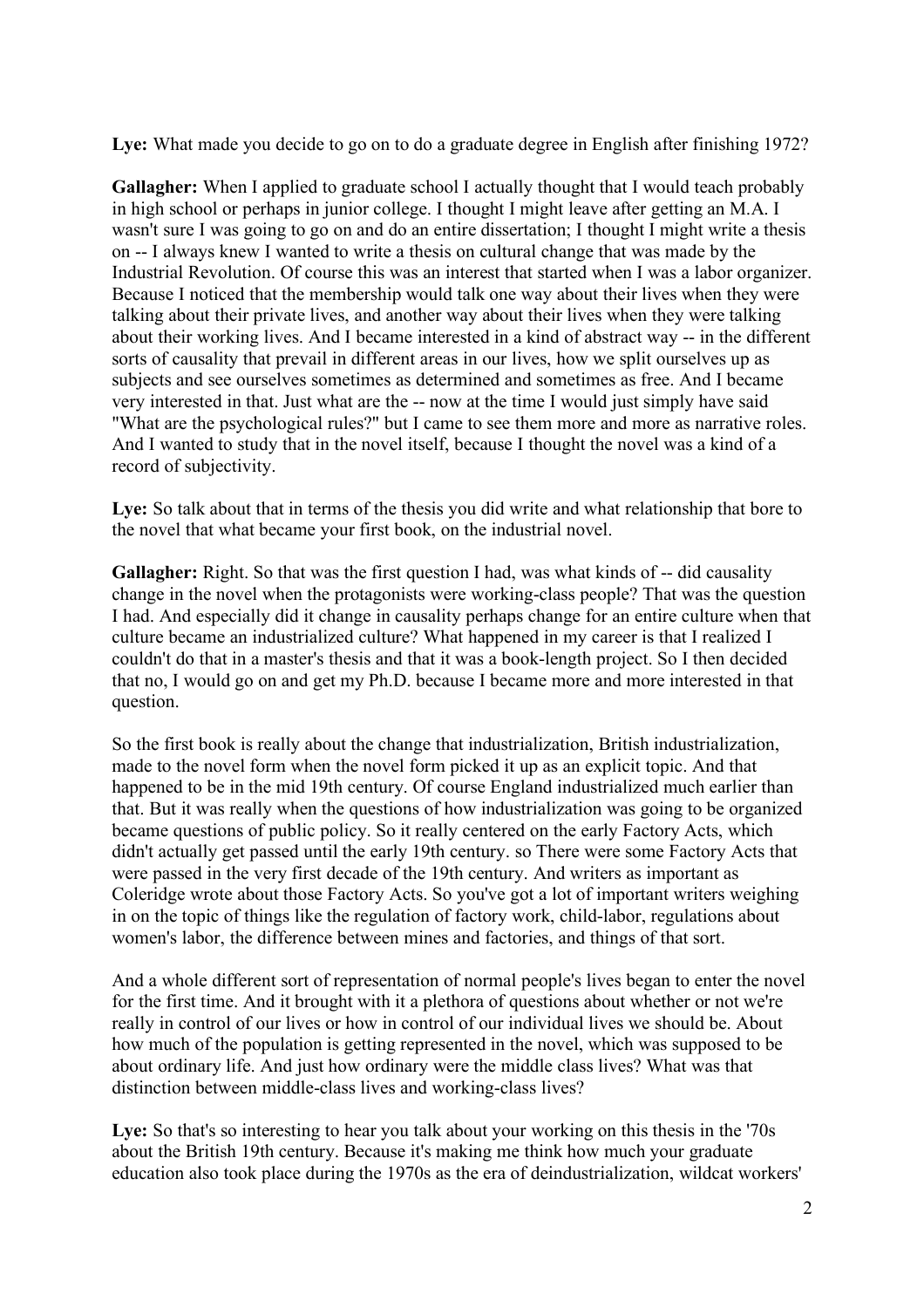strikes, right? But also second-wave feminism, which was bringing up topics of everyday life and all kinds of populations that were not the traditional subjects of working-class studies. And so it makes me want to also come back to the earlier biographical question we're asking about what it was like to transition from undergraduate to graduate student to faculty person in 1980 when you started here. And so maybe you could go back to thinking about your intellectual career in the light of Berkeley in the '60s, the '70s and the '80s. Does that make sense, as a context for your work?

**Gallagher:** Yes it does. My undergraduate -- my last big undergraduate paper, kind of an undergraduate thesis, was actually on the thing that was at that time called "the new working class." And then this of course connected with the work for AFSCME of for AFTRA -- I worked basically for craft unions before I started working for AFSCME, which is, of course, an industrial union in the sense that it organizes an industry instead of organizing by craft unit or by what people do. So it's the employer who counts. But when I went into AFSCME, most of the leadership was drawn from the professional classes of public employees. And it was the gap between the professional classes and, say, the working [classes], the people further down in terms of their pay scale, that was really most interesting to me, in terms of who felt empowered to lead the union and talk about the direction it should take -- things like that. So I was always interested in whether or not the leadership of the union thought of itself as working class at all, or whether it had a connection to what I was interested in as the history of unionization in general.

So that was that was a question I had. And when I came in I started reading about the new working class and the mentality of the new working class. And I must say that I know that I wrote a lot about it and never really came to grips with whether or not this wasn't just a misnomer -- that these were simply.

# Lye: Working class....

Gallagher: Yeah, working class, for a lot of the people that we were organizing and then it was just perhaps not the right way to think about the way the organization should be structured or the way the organization should determine itself.

So that was an interest that I had when I first came in. And again I think as a person majoring in English, I would not have been able to do that before the Free Speech Movement. This was a thing -- this was a kind of interdisciplinary topic that wasn't possible under the old dispensation and was becoming possible at that time.

Lye: Can I interrupt you for a moment and ask you to explain the connection between the Free Speech Movement and interdisciplinarity.

**Gallagher:** OK. You see this is a transition that was made in my absence. So I'm not actually sure exactly how it came about. But the idea became -- the idea became popular that students should have more control, should have more control over their individual course of study. It became possible then, through **UGIS** [Undergraduate Interdisciplinary Studies] as well and through some residential colleges -- remember this is also the time of the founding of [UC] Santa Cruz. So it became more possible for people to put together individual majors of their own, or just for majors to loosen up and let students do more work in other departments. And also it was possible to write these theses that were not in any department whatsoever. They were just sort of -- you got a thesis adviser somewhere and that person could read your work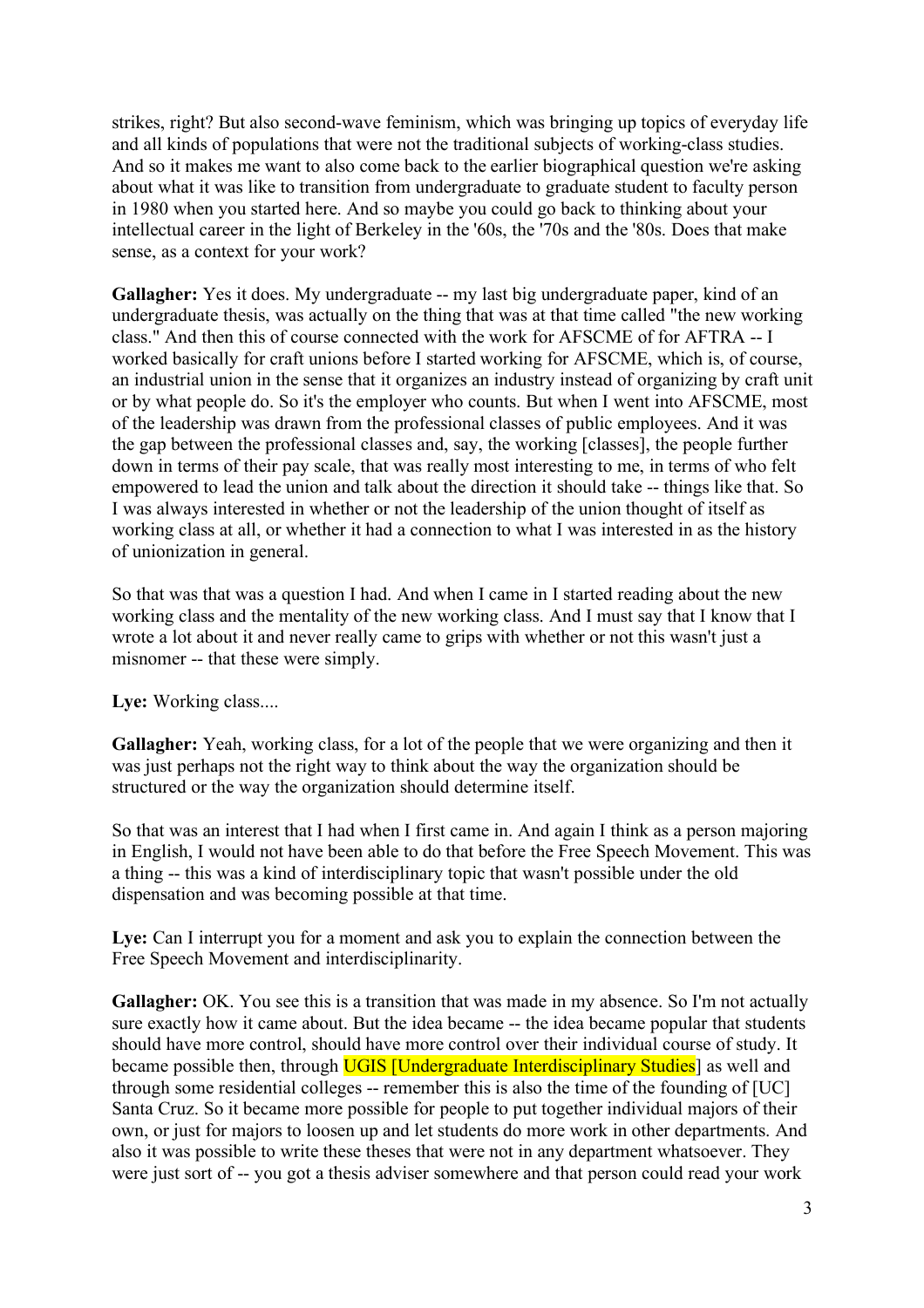and you'd put together a little committee, almost like a graduate student. So I think that's the connection.

There was also a lot more student activism on campus, which was sanctioned at that point. So people met more people outside of their departments and those people might have been into - - there were a Marxist study groups all over the place when I came back, [and ] every department had its women's caucus. There was a lot of second-wave feminism -- which as you say was more and more interested in analyzing private life and analyzing the organization of everyday life. And we were very interested in organizing our everyday life. We were -- we had student co-ops for daycare. We had all kinds of things like that. I at that time was a single parent living with my very young daughter -- she was four, five and six while I was finishing my degree. So I was involved in the cooperative daycare program at that time.

**Lye:** So tell me about the day care cooperative movement that you were involved with.

Gallagher: It was -- there were cooperative daycare institutions all over the East Bay. As a matter of fact the city of Berkeley had cooperative daycare, so that you could bring in your - a parent would sign up for a certain number of hours of care for their child and also sign up to be a caretaker for a certain number of hours. A group of ASUC [Associated Students of the University of California] students wanted to do the same thing for student parents. And we had a little more trouble getting it organized within the university, because it turned out that the university was not so cooperative with that. That is, the students knew what they wanted and they had actually started a cooperative daycare, which was run out of the Senior Women's Hall, which is no longer on campus. It's actually been moved up to the Botanical Gardens. There's a wonderful little Maybeck building, which had been a -- belonged to the senior women and had been their club meeting house. And so we actually had a cooperative daycare center there, at the top of campus, in the very early '70s -- established I think maybe in '69. By the time I got there in '70, '71 it had been going for a while.

What we wanted from the university really was simply more spaces to have these cooperative daycare centers. And we got a little bit more space from one of the dorms; students in one of the dorms voted to allow us to have their basement during the day, as a place where you could bring our kids for this kind of cooperative daycare. We finally got a meeting with Chancellor Bowker -- who then, it turned out, was not going to meet with us. When we got up to University -- to the chancellor's house -- we were told that we were going to meet with Mrs. Bowker, who was actually herself a pretty important statistician. She was on the faculty at Columbia, but she had a certain idea about what students should be. She'd come entirely out of private universities. And so she invited us in for tea -- a small group of us -- and we sat down there for tea. And she told us in the politest way she could that she was sure that -- that a student parent could be neither a good parent nor a good student and therefore the university could not cooperate with us in our cooperative daycare. That it was something we would have to simply do on our own, that she basically disapproved of it.

So -- so then we were on our own. We thought the chancellor was -- since we didn't get to meet with the chancellor and we thought the chancellor ought to have a sense of our need for space, we decided that we would, for one afternoon, hold our cooperative daycare in the anteroom of the chancellor's office.

**Lye:** Was that in California Hall?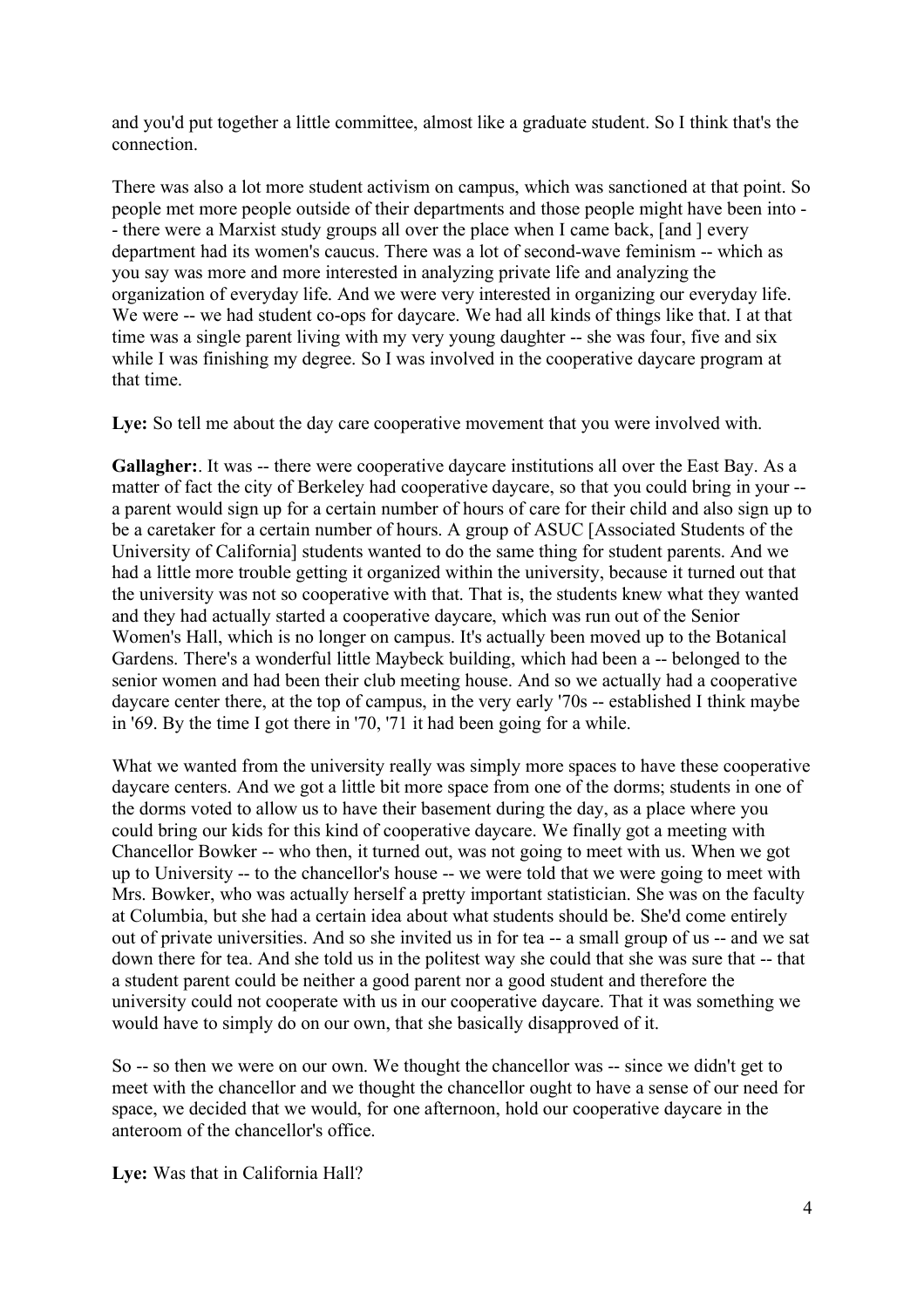**Gallagher:** In California Hall. So that's what we did. We just took the operation up there, and we let it go. We were pretty sure as a sit-in that they probably wouldn't call the cops on a bunch of preschoolers. So we did that that afternoon. It got a lot of good publicity. And I think things pretty much turned around from there. I don't remember the exact time line. But after a while we found it possible, especially with the student dorms on our side, to make more and more space for student parents on campus. And of course now the university is extremely friendly to student-family life.

Lye: That's a great story. So despite your raucous behavior as a student you got hired here as a faculty person in 1980. Shall we move on to 1980?

Gallagher: Sure. I mean I think you have to understand that coming from the trade-union movement, the university was a pushover. I mean it was really -- they were not out to keep you down. They really did, most of the time, want to make life better for you. And I found that, especially as a graduate student in a department like the English department, all you had to do was propose something and they'd say yes. It was -- it blew my mind, coming from a situation where you were really bargaining against an actual adversary. So I think I probably did not seem to people on the other side of the table like some fearsome revolutionary. I think I was -- I found it easy to be a kind of good departmental citizen as a graduate student. There was lots of graduate-student activism at the time. And I think most of it was very helpful to the department. And this is also, must be admitted, the time before graduate-student unionization. So all of this was done with the understanding that you were sort of a kind of junior colleague. So it had a different tone to it altogether.

Lye: Well I could ask you infinitely about the '70s, but let's go to 1980.

**Gallagher:** Oh, not such interesting.... Yeah.

**Lye:** You came back to Berkeley in 1980, after having taught elsewhere. So what was that like?

**Gallagher:** Well, it was a little bit strange. I still had many friends who were still in the graduate program, for one thing. I Had not expected that this is where I would end up. As a matter of fact I've been explicitly told that it was an impossibility.

**Lye:** Why?

**Gallagher:** Because the English Department does not like to hire its own graduate students. As a matter of fact, as you know, it has a policy against doing that unless you've already been away. And the rule was, at that time, you had to have been away and you had to have published your first book. My dissertation was a pretty finished thing -- that is I didn't need to revise it much, but I did need to add a couple of chapters for it to come out as a book. So it was not absolutely finished. So when I applied to Berkeley I also applied to Yale and I applied to Davis. And so I thought I'd just better hedge my bets. I have a job already at the University of Denver. So I got the Berkeley job and I got the Yale job. So the plan was that I would probably go on to Yale and publish my first book from Yale. And then if possible maybe come back to Berkeley. But Berkeley apparently didn't -- I guess it was a weak field in Victorianist this year and they decided that they would make the exception that the -- that the dissertation was superior enough from all the other dissertations that were submitted that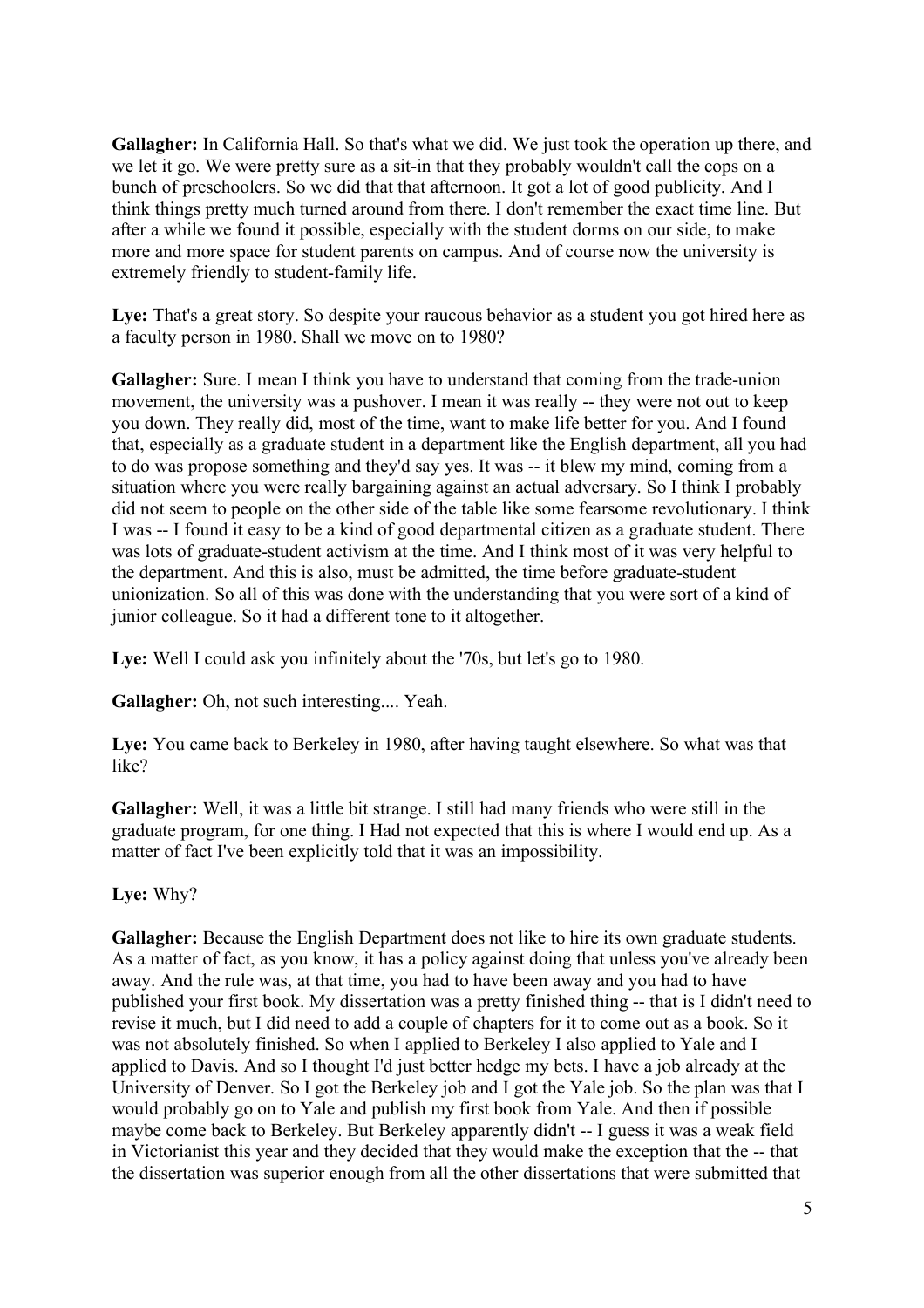year in that field from job seekers, that they could do that.

But it was -- it was strange; I have to tell you that. I think there were some people on the faculty who didn't quite like it. There were there were several women on the faculty and there was an active women's caucus on the faculty, which I had belonged to when I was a graduate student. And I felt very much supported by them. But there were still some people in the department, you know, who thought they needed to do, you know, kind of initiation rites.

**Lye:** Well I must ask you…

**Gallagher:** Like Alain Renoir, for example, you know, who was a great medievalist, the grandson of the painter and the son of the filmmaker. Alain decided -- he came to my office, knocked on my door on the fourth floor, and said that "Cathleen, would you like to see the men's bathroom and the restroom?" I said, "Alright." So we walked around the corner to the men's restroom. He said "I have a ques -- this is a quiz about this restroom." And he opened the door. And I saw this really kind of awful faculty men's pissoir. And I said "So what's the quiz?" And he said "Why is this restroom like Henry James?" And I really I can't figure it out; I'm standing there blushing like crazy. And Alain says "Well it's because it combines the sterility of America with the filth of Europe." So this was the kind of, just an example -- the most unusual example -- of the kind of thing that used to happen to young faculty women all the time. This sort of sense that you had to be impressed with the fact that you were not one of the boys and that you were going to be made to feel uncomfortable.

Lye: How many women faculty were in the department at the time that you got there?

**Gallagher:** OK, and I've been trying to figure that out. There were a couple of women who didn't -- who left the department. I think they both had tenure, but then decided that it wasn't for them. Of the ones who stayed, Jo Miles was still teaching in the department and [Anne] Middleton was in the department. Carolyn Porter was in the department; Carol Christ was in the department and Janet Adelman was in the department. So a very strong group of women faculty. And two of them, of course -- Carolyn Porter and Carol Christ -- we're tremendously important in the founding of Women's Studies. So English had a big role in feminist studies in general on campus.

Lye: I'm going to ask you about that in a minute. But out of how many faculty were these five women, just get a sense of the percentage. How big was the faculty then?

**Gallagher:** I think there were 80-some faculty in the English department.

**Lye:** Wow!

**Gallagher:** No, it was a small percentage; there's no doubt about it. And the department was very interested in hiring more women who would stay; the department was quite supportive. Now it wasn't so supportive that it would you know give you time off or anything like that. I mean, now we have policies.

Lye: You mean for parental leave...

**Gallagher:** Well or just simply when assistant professors come in, they get some teaching breaks. This was definitely not the case when I came in. one taught a full load and one taught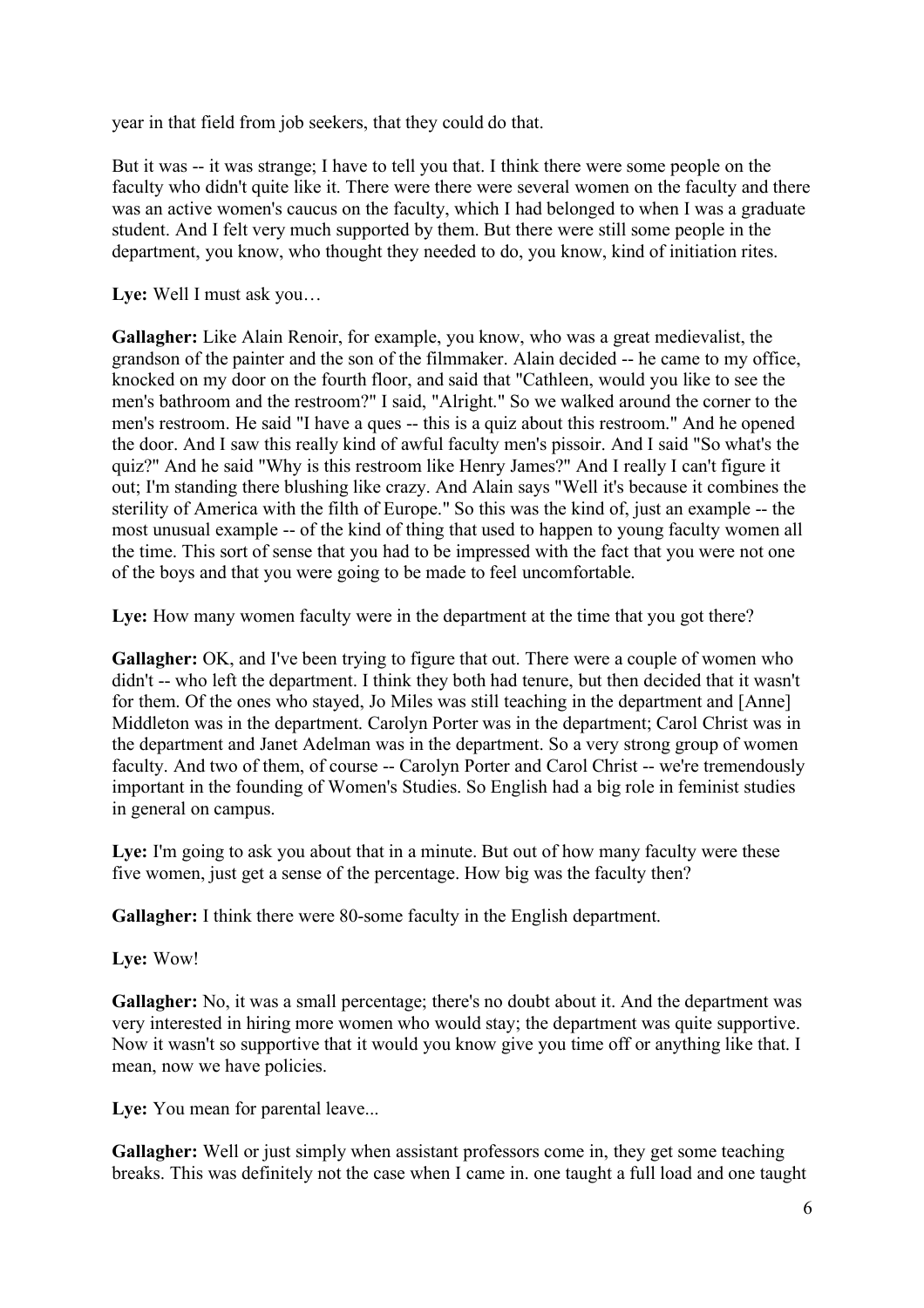a lot of lecture courses. So I taught a lecture course every semester for all the time I was an assistant professor. And of course those were all new courses. So it's hard to be writing, every week, two lectures or three lectures for a brand new lecture course. So there was a -- I mean it was demanding. You had exactly the same kinds of work load that other professors had. And of course there were a lot of people who wanted to -- graduate students who wanted to write their dissertations with a woman faculty member. And there weren't that many. And so I had, even then, a lot of graduate student. My first graduate students got their degrees soon after I got tenure; they came up in '86 and '87.

Lye: You were starting to tell me about the founding of women's studies and the English role in that. So do you want to **recount**  $[?]$  on that?

**Gallagher:** You know I think probably Carol Christ would be the person to ask about that, because I was not that involved in it.

Lye: Was it before you were her?

Gallagher: Yes. You know it got started really during that gap time. And then the only role I played in that, at all, was as a member of the search committee that actually looked for the first faculty director. The first sort of ad hoc faculty director was Carolyn Porter. But then there was an outside search for a faculty director and out of that search a lot of great women were identified by the university as people that they would want to hire in various -- in various roles. Mary Ryan came in through that. Evelyn Fox Keller came in through that. Carol Stack came in through that. A lot of really important female faculty came in to the university through that search.

Lye: Yeah, but then in terms of your relationship to women's studies, you start teaching courses on women in literature and in the department.

# **Gallagher:** Yes.

Lye: Your next big book -- the one that won the James Lowell Prize -- is on women writers. So you sort of shifted from the industrial novel to questions of gender.

#### **Gallagher:** Yes.

Lye: Do you think there was a connection somehow between, you know, questions of gender at the university and your next monograph?

Gallagher: Yes. And I think that that was also a part of the shift from -- the shift inside women's studies to a more critical stance regarding gender in general. There was certainly the big issue in the early '80s -- was the question of whether or not women's studies dealt with a definition of women that was already in place. And what we would -- that we then called essentialist ("We know what a woman is, and this is what a woman is and this is what we're studying") to a more flexible notion that gender is something that's socially and historically constructed

Lye: So I'm interested in the milieu of the 1980s and the questions of -- the debates around essentialism and gender and how that influence *Nobody's Story*.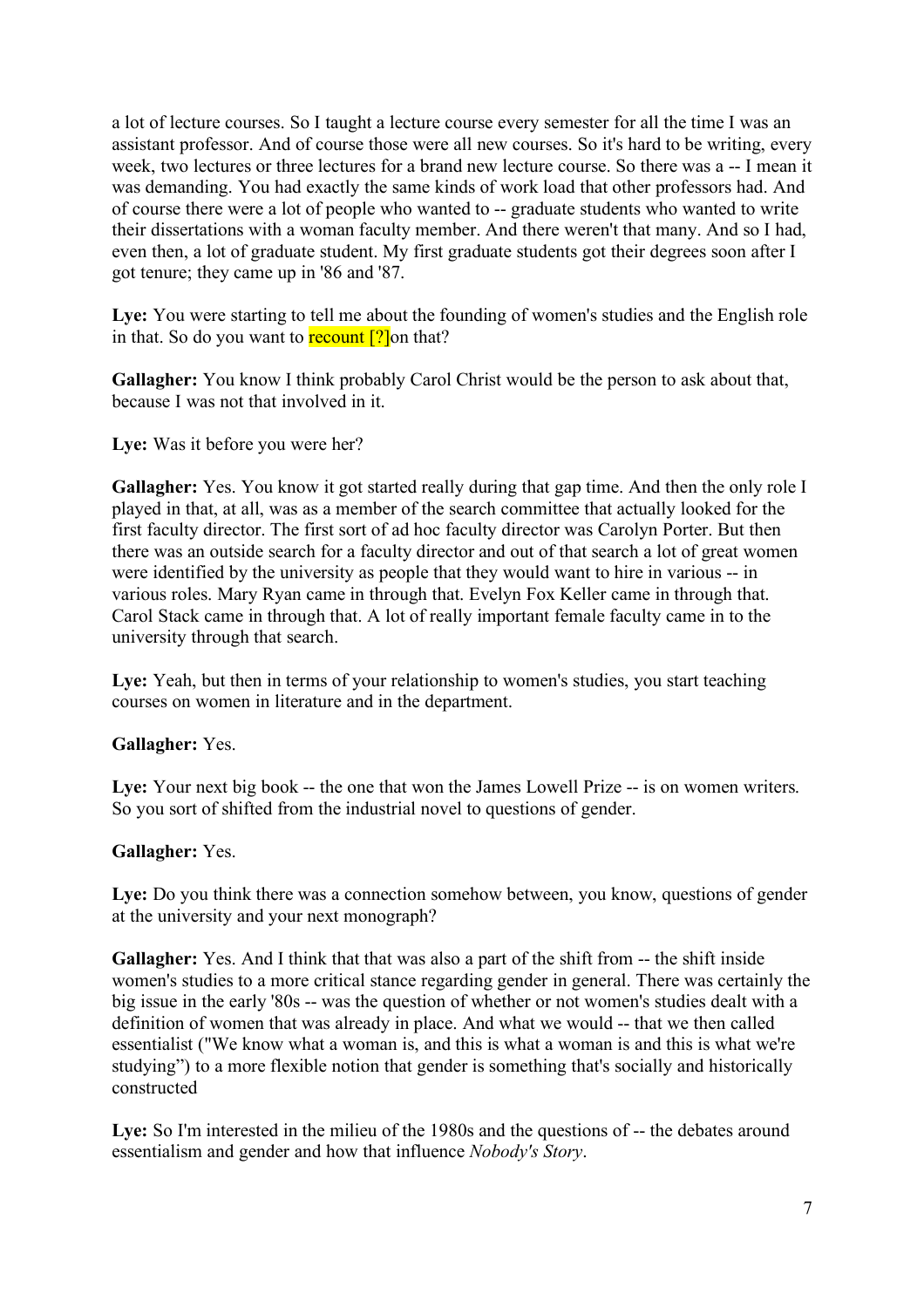**Gallagher:** That was a big debate of the early 1980s and it was not just a debate within, say, women's studies or feminist studies. It was a debate that spread out across the humanities. And it had a couple of different sources for the people with whom I was in conversation most of the time. One of those sources had to do obviously with gay and lesbian studies. Another one had to do with the long history of the historiography of everyday life.

So Berkeley had a number of important historians who were interested in that topic and Natalie Zemon Davis of course was certainly one of them. There were people in the French department like Howard Bloch, who was interested in that; Leo Bersani was interested in that; D.A. Miller in the English department was interested in it. The question had to do with the extent to which gender is something stable and tied to body parts. And -- or whether or not it's a much more fluid thing that people actually get acculturated into, and get acculturated differently in different historical times and places. I was very much on that side of the argument -- that gender itself and even our sexual preferences and how we think about ourselves sexually were historically as we used to say "constructed" -- so somewhat, at least, historically determined. And of course my very good friend in the history department, with whom I taught frequently, Tom Laqueur, was writing a history of that; it was the history of, a history of sex, basically.

So that was the debate. This was a debate that was sometimes not appreciated by certain people in women's studies, because they had an idea that women's solidarity was based on a typicality of experience that cut across times and places and races. And that we therefore could understand each other historically very easily -- mainly simply by identifying, yes, that experience is like my experience. That these experiences were more or less universal.

So that was a big topic and it had certain important consequences. For example there was a certain amount of money allocated to women's studies and if that was going to be allocated to gender and women's studies then it was going to have an impact on women researchers at the university. So this was something that we had to consider very carefully. And so we realized that there was a there was a politics there and there was -- you know there were practical everyday implications to the kind of thing that we were arguing. But the journal that we were founding, "Representations," was also very much involved in this kind of historicization - the historicization of things that had not seemed historical previously. The historicization of things that had before seemed universal was one of the things that "Representations" was really interested in.

So I became interested in that, too, and I realized that I didn't actually know much about the subjective orientation of women, say, before the 19th century -- the 19th century when, after all, the idea of the separation of spheres was actually invented. And the separation of spheres, I had argued in my first book, was actually a boon to women. Because before that -- before there was a separation of spheres there was just a hierarchy. There was like men were in charge and women did what they were told. But with the separation of spheres, the idea was that women had their own sphere. And in that sphere they could exercise influence and they became kind of repositories of certain kinds of cultural value, of certain kinds of moral value.

So my first book -- the one on industrialization -- argued that this was not at all a bad thing for the actual status of women, although we now see it as somehow patriarchal. My argument was it wasn't patriarchal. It was involved with a different kind of -- it was an equalization caused by separation. And that's what it gave us. So what I realized is that I didn't understand what had gone on, say, prior to that. But I did know that there were writers who could have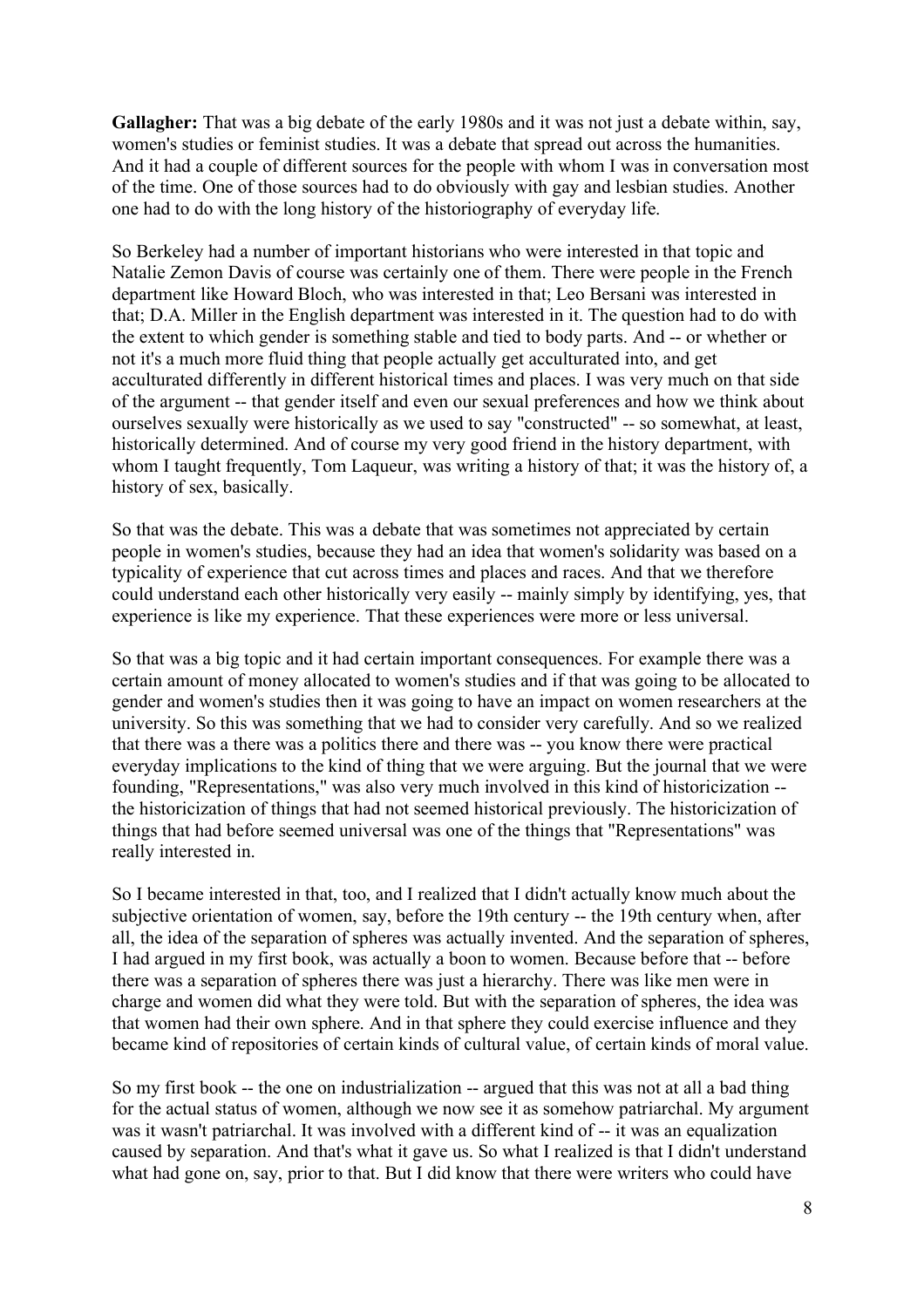made me figure that out, because I knew that at least in England professional women's writing started much earlier. That started in the late 1600s, with the restoration of the monarchy. And so I became interested in that.

So I was trying to historicize that moment when women first came into -- first became professional women. And the first profession they entered was basically the profession of theatre, which was newly opened to them. And they entered it not just as actresses but also as playwrights. And so I got very interested in that and what the, sort of -- basically what the sexuality of that was like. You know were women allowed in because they were considered morally superior? A lot of Victorian women's writing is based on the idea that the woman writer has a superior ability to sympathize and things like that. But that's not what was going on when women writers first actually professionalized.

So I got are very interested in that and I was trying to show that there is a long history to women's subjectivity. And that some of it is actually quite foreign to the sorts of things that we would consider feminist. The earliest feminists I worked with actually were from the preceding century. And what I was interested there was to show that in fact they were all rabid royalists and just why that was -- that is, this was not a kind of egalitarian feminist mentality that we kept wanting to find. So I was always partly motivated by saying no it's really -- it's historically truly variable and we can't just always assume that we're going to, you know, kind of approach these writers out of some similarity that we find.

**Lye:** Yeah. I mean what you're saying about the thinking that brought you to *Nobody's Story*, which took you backwards from the Victorian period to the 18th century -- also to your interests in earlier writers like Aphra Behn, and therefore doing the book on Aphra Behn, makes me think more generally also about how, well, you're interested in historical variability but also your wide-ranging interests in different kinds of topics made you a natural fit for a journal like "Representations." And so you referred to it earlier. You know everyone wants to know more about how it got started -- the kinds of conversations. You refer to coteaching with Tom Laqueur, but you also collaborated with. Stephen Greenblatt, who works on the Renaissance. So maybe you could tell us a bit about that milieu.

**Gallagher:** OK yeah. "Representations" was a good example of the kind of interdisciplinary that was abroad at Berkeley -- certainly not the only interdisciplinary group. But a lot of these groups were ad hoc groups that were reading groups. And so I actually started working with Tom Laqueur and Lynn Hunt and to a lesser extent with Natalie Zemon Davis, because she was moving out at that point in the late 1970s when I was still a graduate student. And we formed a reading group which was really a historiography reading.

**Lye:** Who was the group?

Gallagher: In addition to the three of us -- Lynn, myself, and Tom, and Steve Greenblatt was in that group. That's really the core of the group. Some other people came in and went out.

Lye: Before "Representations"?

Gallagher: Before "Representations." Before I had my degree, when I was still working on my dissertation. And there were some other graduate students who would come in and present their work. But it was -- it was a way of, it really was, as I think about it now, really focused on historiography. On how to do history, on what a legitimate historical object is --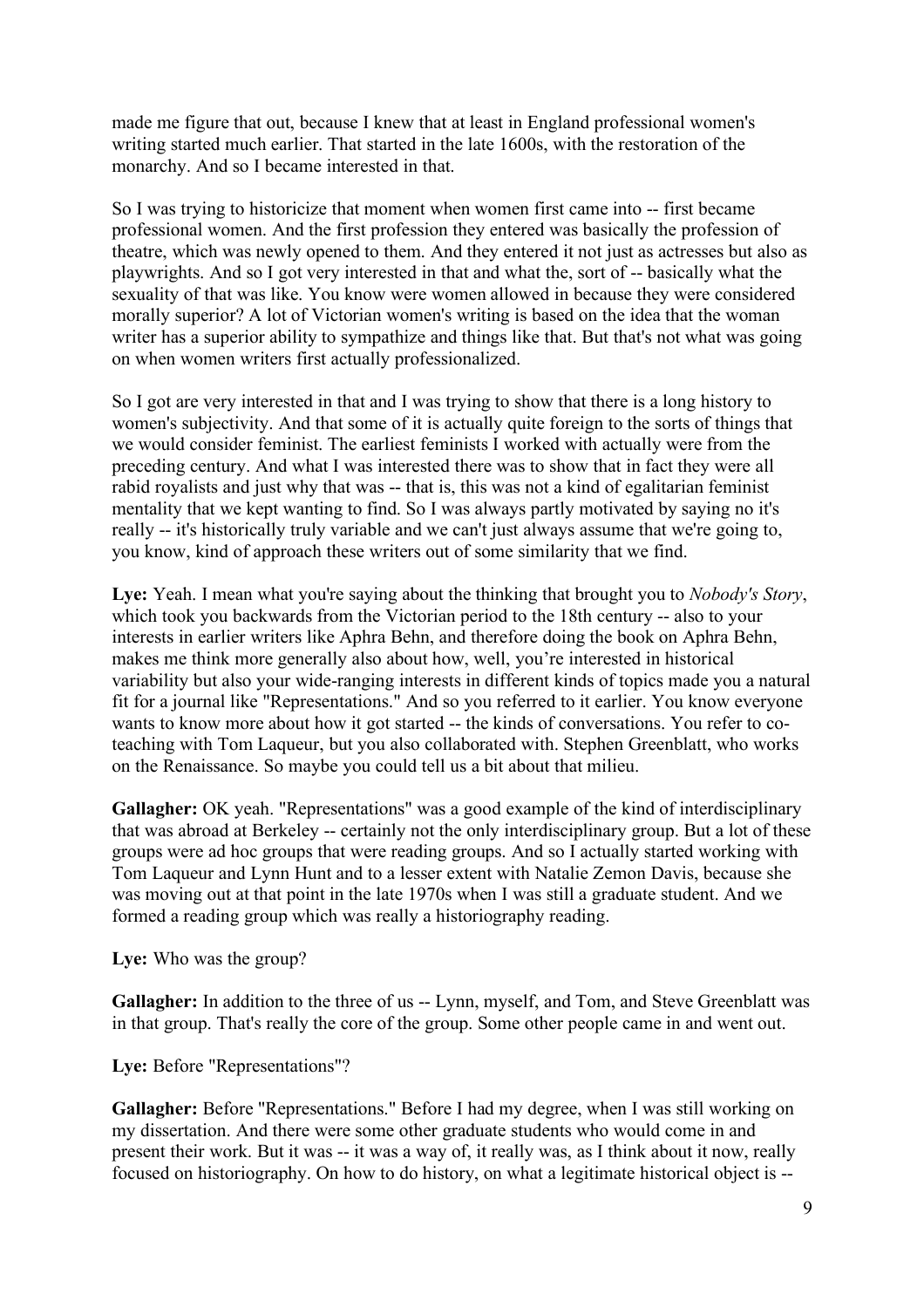that kind of thing. And it was very much interested in the history of everyday life and the history of all sorts of things that, as I said earlier, were not previously thought to have histories. So -- and then the question kept arising, because there were a couple of us from the English department in that group...

# **Lye:** You and Greenblatt?

Gallagher: Yeah. What -- what is the -- what does history give you as a window into these questions that isn't there in other documents? We became interested in the other documents. And they were interested in both the sort of literary historical skills -- have you read those documents? Know what do you what you go to them for? Are you going just for information or are you going to look at their form -- the form in which they're collected? Are you -- are you reading different layers, or are you reading for irony and maybe subterranean messages that are coming from these things, depending on how much you can say in a certain society? And those were the literary critical skills that we were -- that they were borrowing from us, just as from them we were getting a sense of you know what the archive looks like and how big it really is. And so it was not it was no longer just the history of literature -- like needing to know a lot more about all the women who wrote plays in the Restoration. It was a different kind of history from the one that one usually did. It wasn't just literary history anymore.

Lye: What was the process by which more people became involved in the ...

Gallagher: Simultaneous, right -- that was one thing that was going on while I was a graduate student and then picked up again my first year or two on the faculty. There was another reading going on, and that one and Svetlana Alpers and Natalie, sometimes, and Randy Starr and Steve Greenblatt. It was more organized toward, I would say maybe toward early modern. And it was very theoretically charged. So they were reading a lot more French theory and doing that that side of ...

# Lve: Foucault?

**Gallagher:** They were they were reading -- we were reading Foucault, too. Everybody was reading Foucault. Because I mean Foucault was, in some ways, a historiographer, right? So we were all reading that kind of thing, but they were doing also a different side of the history. And se were doing a little bit of that, but not quite as much. They were more interested in some of the gender material that was theoretically under scrutiny, especially on the French side of things. They were more interested in maybe some psychoanalytical stuff. So Mike Rogan and Joel Fineman, who were more psychoanalytically oriented, were involved in that group. So, yeah, so there was, they were differentiated. So the two groups combined at a certain point; Steve brought us together. It was probably one of Steve's early retention cases that funded that. Steve's retention cases got progressively more and more expensive. So that's it.

So finally we were able to found a journal. But it was very clear -- then we started reading each other's work. And it was very clear, though, that -- the journal (and we said at the time that this was the case), the journal was a way of keeping these groups together, keeping these groups in conversation. And the conversations were often really heated, because as you can imagine, with all of those kinds of theoretical and practical concerns swirling through them, it was not -- there was no doctrine, there was no, there is nothing we could agree on but we knew we were all interested in the same issues. So that we could agree on; we could agree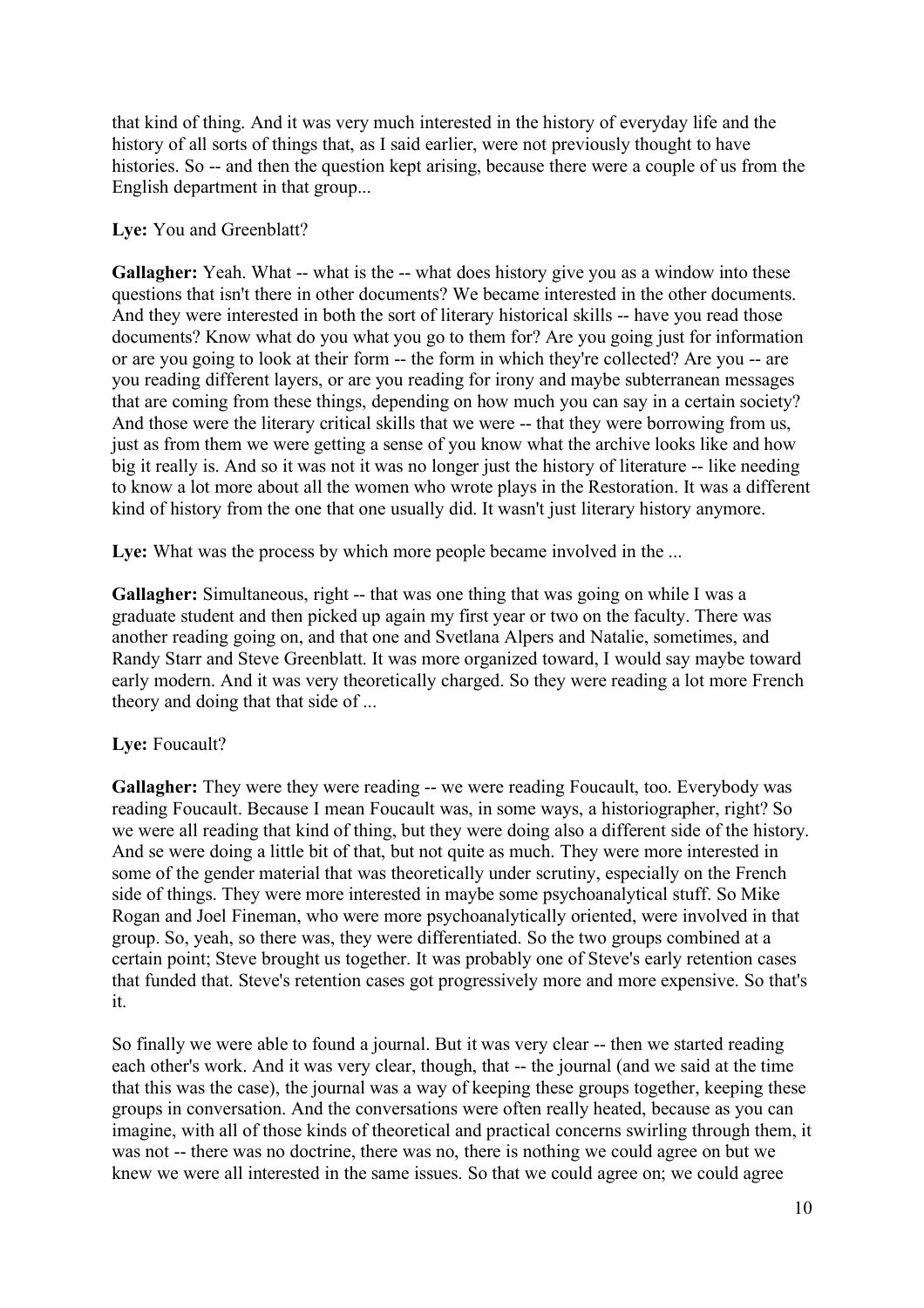about what the questions were they were interesting. And then we could bring lots and lots of different kinds of answers to it.

Lye: Do you remember what some of the formative debates were about, what was some of the heat about?

**Gallagher:** Well I think probably that -- we wanted to be theoretically open. Let's put it that way. But I -- but there was ... It meant that we didn't -- it meant that we wanted pieces that were not theoretically doctrinaire, but were at the same time theoretically informed. So we didn't want to publish a piece to which you can say "Oh you haven't taken this or that theoretical issue and into account." So that's actually what we wanted.

As I look back I can think of many pieces that we turned down because we thought that they were too doctrinaire in one way or another. But I would have to say that there was a bias against a certain kind of DeManian deconstruction. So that -- and some of us really objected to that. We thought that the pieces -- we thought that if the piece was good it didn't really matter whether or not that was its theoretical basis. And there were a couple of people who were very much influenced by Derrida, and even by DeMan's version of Derrida, on the board. Frances Ferguson, for example, was a DeManian, and Howard Block was also, I think, quite influenced by that point of view. So it's not as if that was never there. But it did seem to me often that it didn't have enough of a voice at the journal. So that the Journal then, as it came out and as Steve started using the term "new historicism," began to look as though it was really dedicated to a sort of anti-deconstructionist historicist point of view. Which I think, in fact, if you look at the contents of the journal, you wouldn't get that impression.

Lye: So on the one hand you were sort of against anti-historicism, but you were also against an old historicism.

# **Gallagher:** Right.

Lye: So what was the old historicism that when new historicism was defined against?

Gallagher: Well the old historicism -- first of all we have to -- I think the term "historicism" was probably -- was ill chosen, partly because the thing called "historicism" is actually, has a long philosophical pedigree and brings with it a whole lot of baggage. So if we look at, you know, Herder or somebody like that, who was a historicist, you can see that there's a kind of a resemblance to what we were doing because there's an interest in cultural form. Interest in the idea that cultures change and when they change they create a sort of totality, a point of view. And most of the -- and the products inside of that are all going to be part of a whole.

So on the one hand we wanted to say "Yes there are such sort of pervasive, changing cultural atmospheres." But on the other hand we wanted to say "But if that was ever the case it certainly is no longer the case -- that cultures are too internally dynamic and too internally unstable and too internally fraught. And the rules by which you negotiate those things are constantly changing." So we didn't want to say that there was a culture that was always containing everything that it produced. We wanted to say there was plenty that would escape the confines of those various worldviews. And we also -- so we weren't really a "new historicism" in the sense then that "old historicism" would imply. And the other maybe unfortunate thing about "new" anything is that it's soon to get old no matter what it is. But it also seems to be a counter to new criticism. And I think one of the things we didn't want to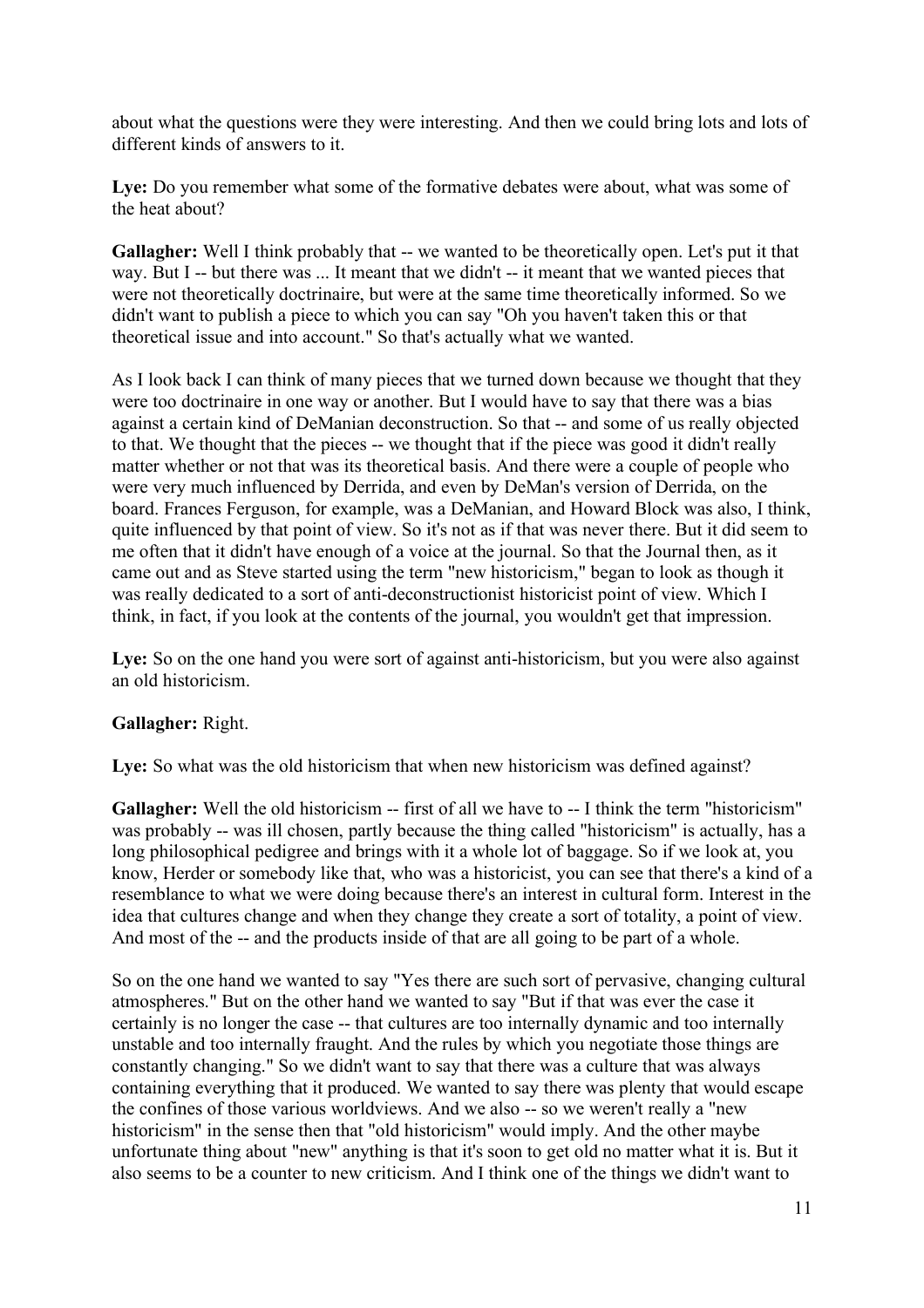imply is that literary criticism had come to an end and now we were just doing history. And that was -- that was not our point of view at all. Indeed what we wanted to do was the history of forms in some way that was informed by larger historical forces. So that's very much what we wanted to do.

And I think unlike cultural studies -- which was another one of those sort of competitors at the time -- we were not deeply involved with the politics of the moment. We really were wanting to look at the history of things and not always to be making an intervention in cultural politics at that moment. And I think that's one of the things that we sort of got in trouble with other people in the profession for. That is we seemed to be, wait a minute, kind of depoliticized, too interested in looking backward and giving the history, not up-to-date enough. So one of the interesting things about "Representations," though is that it did make a model for lots of other interdisciplinary journals.

Lye: What do you think "Representations" influenced, what other journals?

**Gallagher:** I think that "Representations" influenced almost everything that came after it. I think certainly the cultural studies journals that came after it were very much influenced by "Representations." The way they organized their board, also the way they vetted their papers. The way they could both have a certain emphasis without being doctrinaire about it, without that having a sort of manifesto at the beginning of the journal. I think all of these things were really important to future journals.

Lye: It kind of makes sense, since you always thought of New Historicism as a kind of practice rather than an ism. So it's interesting that one could see it as a practical matter of how one conducted the process of submissions and vetting it as well.

I want to go back to something you said earlier about the FSM in terms of interdisciplinary - to then also come back to your service at the university. One thing that really struck me about what you said was that you give an origin story for interdisciplinarity as something that comes from bottom up. That is, not coming from a research-driven agenda, but rather as a result of undergraduate desire for a broader education. And so that makes sense to me in terms of the range of initiatives that you have been involved in at the university that you really cared about as a faculty person. They all seem to have to do with improving undergraduate education in some way. So could you talk about some of the initiatives besides "Representations," which of course is a research endeavor. But you were involved with the honors program. You were involved with what became Berkeley Connect and also the human-rights minor.

**Gallagher:** Right, right. I was always interested in in making the research part of interdisciplinary studies available to undergraduates and graduate students. Tom Laqueur and I, for example, taught courses for a long time together -- graduate courses. And then we thought that it would be a good idea if we could teach undergraduate courses together. And we came up with the idea that there might be an honors program that was an interdisciplinary program across the humanities and the social sciences.

**Lye:** When was this?

Gallagher: This turned out to be much harder to do and I noticed that I have destroyed almost all the records because it did turn out to be so hard to do. But this was in the early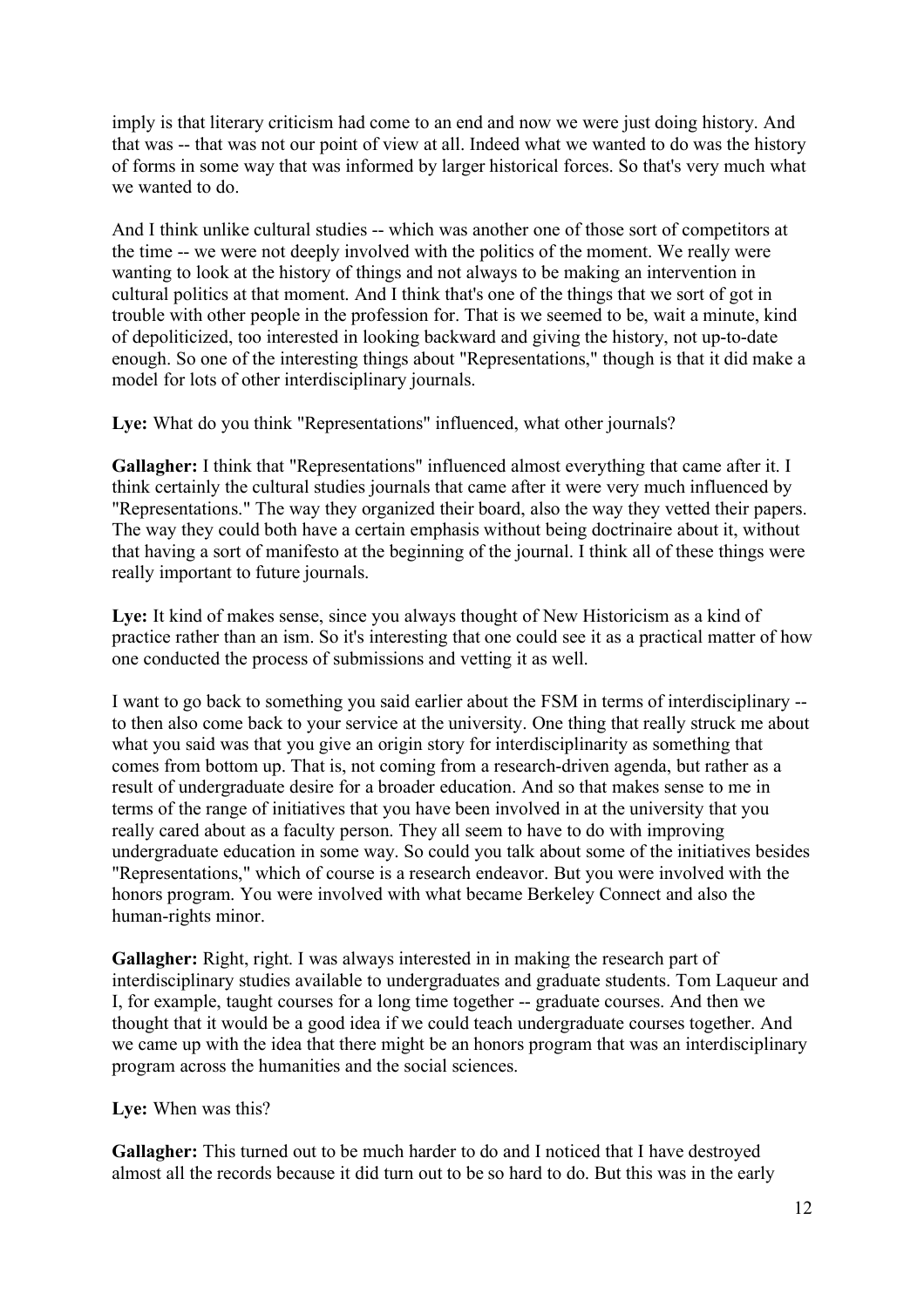'90s. We had noticed that UCLA was getting a lot of very bright students because they had an honors program and students who were looking at both schools would say "Well Berkeley doesn't have an honors program." So we thought we could easily do a cheap honors program by getting people in different departments to teach seminars. And we would teach all of our seminars at the same time. So that even if they were scheduled for different rooms, we would be able to combine them in different ways. So we did an honors seminar on evolutionary thought and we had Kevin Padian from Integrative Biology and we had Tom doing a course in Darwin and I did a course in Victorian historicism. And then I think Evelyn Fox Keller also did a course, in the Rhetoric department, on science and evolution.

And so we, you know, we got together. And it turned out to be just incredibly difficult to get just to say "I want to teach my seminar at this time of day." It was almost -- it was really almost impossible and no one could really intervene with the various departments to get this to happen. We finally got it done it; was it took much more than any other part of the course planning to do that. And then we could get together, you know. And Kevin Padian could give a lecture on Darwin and Tom could give a lecture on Darwin and we'd get all of these different points of view. And Evelyn Fox Keller could give a lecture on Darwin in mathematics and he was just amazing. It was just great.

But at the same time the administration didn't think it was a very good idea. We were trying to do it through UGIS and that was because -- we probably shouldn't have billed it as an honors program, because they thought it was an elitist program. And so they decided -- you know, it was one of those things that had money, you have when you're starting your get a little bit of money; later you don't.

Anyway -- then, though, in the attempts to do something like that, that is to sort of break through the continuing anomie of undergraduate life, Berkeley Connect came up as one of the things. That, of course, started in the English department. And it did occur to me after the experience with that honors program that maybe something inside the department would just be so much easier to do. And of course it was Kevis Goodman who came up with that -- with the actual proposal. But the proposal was to, as you know, for the students to be able to meet and set course -- I'm sorry and -- and have some sort of unofficial meetings around various topics, to meet a lot with the people who are instructing them, to get to know the campus in very various way. It might also teach them things about their own subject. So all of that actually worked out better inside departments than between departments. I think this is -- this is just the, it's just the way Berkeley is. You know it's always going to be that way. And when I became chair of the department I could see how hard it is to schedule anything, let alone something in coordination with somebody who is also trying to coordinate -- the Rhetoric department or Integrative Biology or something like that.

So the next interdisciplinary project was a project was a human rights minor -- also the brainchild of Tom and me, with Tom's money. Tom got a very -- got a big prize, and generously shared just about, I think he shared every bit of it with the university. And one of the things he funded was the UGIS minor in human rights. And so Tom did the lecture course -- the History of Human Rights lecture course in the History department. It was a very large - - he had a very, very big enrollment. And I taught the senior-thesis writing course. And that worked out beautifully. And we had students from all over campus: we had students from out of L&S [College of Letters & Science]. We had students who were, you know, from Public Health and students who were from, you know, water-rights people in Engineering, and just students from everywhere. And in fact I learned in teaching that course how good it is to have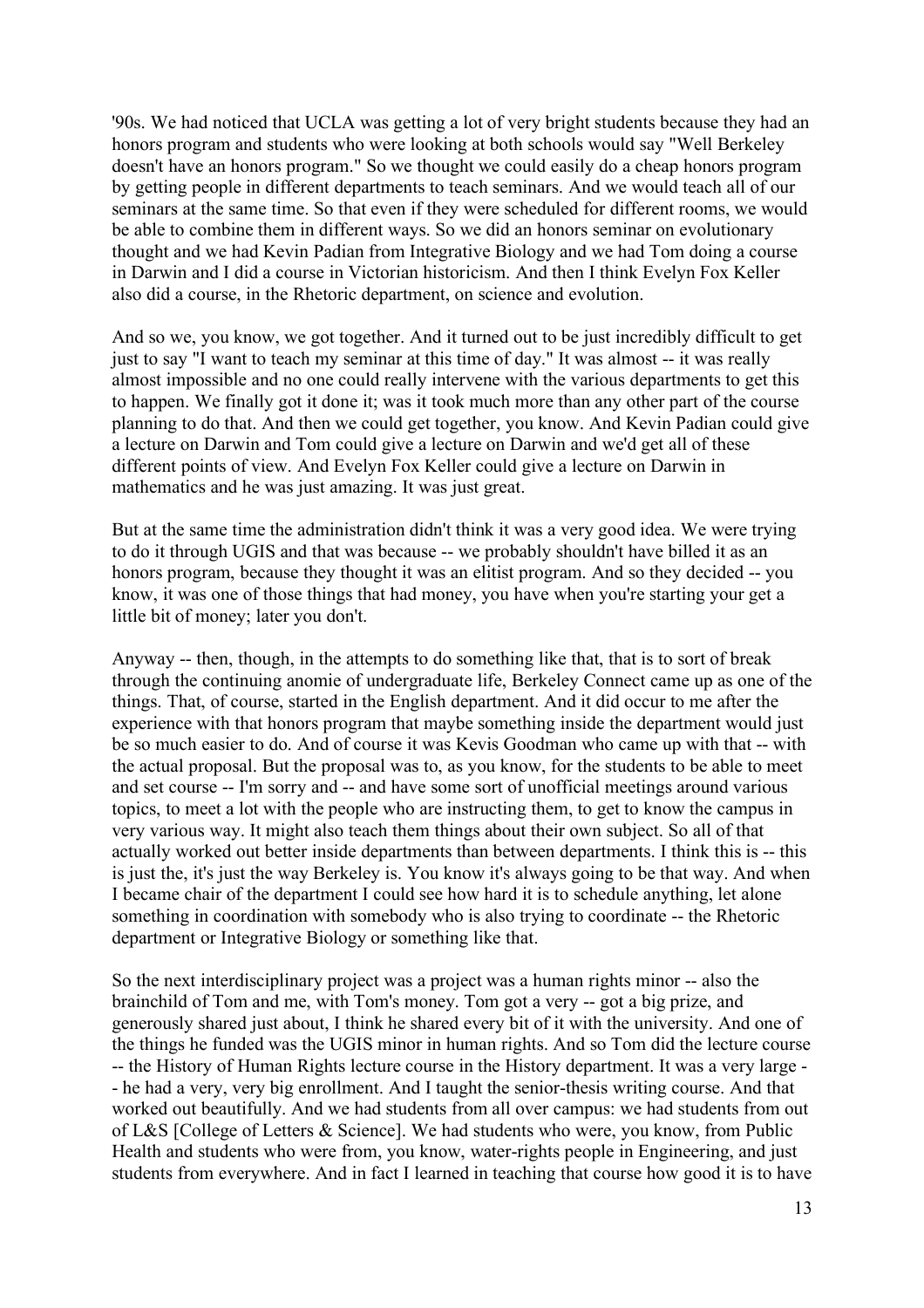non-English department writing students, especially when the students are reading each other's work. Because I think English department students can learn a lot from the way other disciplines write, and vice versa. And so I was very, very happy to teach that course for several years. And that course still goes on.

The History department still has a responsibility for the Introduction to Human Rights and the History of Human Rights. And that's taught sometimes by Daniel Sargeant, who is an Americanist in the History department. And I think that the English department still has responsibility for the thesis-writing course, or thesis writers are still included in some English department course. It's also possible that UGIS has taken over the responsibility for that, but it is a much larger operation now than it was when I left it.

Lye: That's great. So knowing you over the years, you've been involved in search committees for so many administrators and leaders of the university. And yet you never became a dean or you never decided to go into administration on the departmental level.

#### **Gallagher:** No.

**Lye:** You chaired the department for one term plus, and have been involved in the [Academic] Senate. So maybe we can talk -- I'd like to hear about your experience as chair of the English department, your experience on Senate committees, and then maybe why you decided not to go into administration, which you so clearly could have.

**Gallagher:** Well, I was never asked, I have to admit that at the outset. No one ever said "Would you like to be dean?" Carol Crist told me early in my career that you don't have any power until you get to the very top. And that looks like a very long road to me. And I could also see that in fact one didn't get many books written when one took that path. And I just had a lot of -- I had a lot of questions in my mind that I wanted to write books about. So that's the simplest answer. Also my experience of chairing the English Department was not an unhappy experience, certainly. But it did really make me aware of how difficult it is to be a faculty leader. That's because every time you do take on an office like that -- any university appointed office -- you immediately find yourself facing your former colleagues in some way.

Lye: We're a very agreeable lot.

Gallagher: Yes, yes. Yes, if only that were so. But you wouldn't want it to be so. The faculty personality is not one that is easily led, and that's the way it should be, it seems to me. So there's always going to be, then, some resistance and some loneliness. Because people are not wandering, just walking into your office and telling you everything what's going on. Everybody becomes kind of circumspect with regard to you. So I was the first English department chair to be really interested in trying to build a community out toward our alumni. We have a lot of alumni, right? I mean tens of thousands of alumni in the English department. So it seemed to me that this was a source of support for the department. And so I tried -- I instituted several initiatives. Certainly a newsletter, a couple of different funds for graduate students and for undergraduates. Just lots of events getting together, so we can get together with former alums.

I myself, as a former alum, always got along very well with alumni groups whenever I was sent out to them, because I was a local girl, and you know I can talk about them about the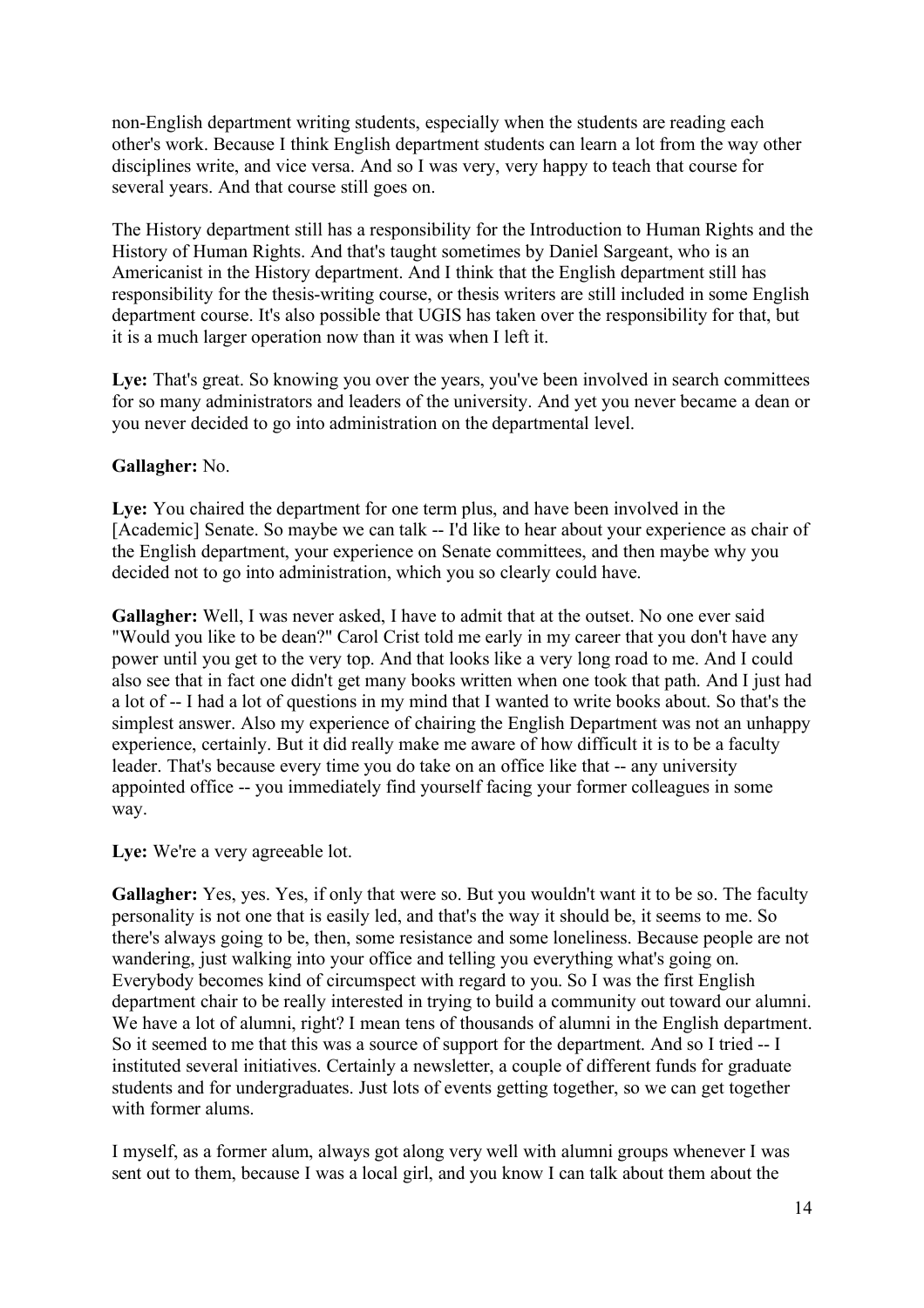high schools they went to and the high school I went to. And so it was -- I felt one of them. And since I was both a graduate and an undergraduate alumnus, I thought that worked well. That's actually how Berkeley Connect got started. They got started because we invited some people -- some Hollywood people who had been alums -- back and talked to them. These were big producers, you know. So they talked to the students about the kinds of skills they were getting and how they could use those in the media world, and all that sort of stuff. And so that that's really how Berkeley Connect got going. So the department was ambivalent about that effort, although the effort is still ongoing and we got a certain amount of support from the university for our efforts, and we certainly were able to set up a couple of different graduate funds from it.

Lye: And the Chernin Program became a university model.

**Gallagher:** And the Chernin Program became a university model, right. And the Chernin Program always had that -- and I think still does have those days when alumni come back, and we have job fairs and things like that for majors. So I thought that was important.

Lye: You also did a lot of service outside the department, for example on the Budget Committee of the Senate.

**Gallagher:** Right. The Budget Committee was very hard work. And at the same time I think one of the best experiences that you can have the honor to have at Berkeley.

**Lye:** Why is that?

**Gallagher:** Because you really are inside the Panopticon, as it were. You have to -- you look at every **[faculty personnel]** case from every part of the university you. You listen to what the people who know that field well have to tell you about that person who is being hired, or that person who's been promoted. You -- I mean you often feel unequal to judging much of this work. But at the same time you get a strong sense of what standards prevail throughout the university. You really are in charge of a certain kind of equity when you're on the Budget Committee. You don't want to be giving this group a break when that group is not getting a break -- that sort of thing.

So it's the view from -- it's not so much the view from the top, because you're beside, after all, the administration when you do this work. But it's the input of nine extremely smart people from all over the campus on each one of these cases, that you come to really value. And it's the most intense experience of, you know, sort of Heideggerian idea of in-the-roomness that you will ever have. In my day, in fact, all the work was actually done in that room. You could not take anything out of the Budget Committee. I and that now things are online. You can sit at home and look at a case. I'm not so sure I approve it. I think it was a good idea that you sat in that room, hour after hour, day after day, and read your cases there and wrote your memos there. All of that.

So that was quite interesting. It's unique. There's no such thing at any other university -- even at any other campus. Other campuses have smaller-unit semi-Budget Committees. But nobody has one that goes university wide or one that is given as much responsibility as the Budget Committee is given here. The Budget Committee, after all, decides the distribution of FTEs -- which other campuses do not do. And these are things that have been ceded to the Budget Committee, and that is to the Academic Senate, little by little by the administration.